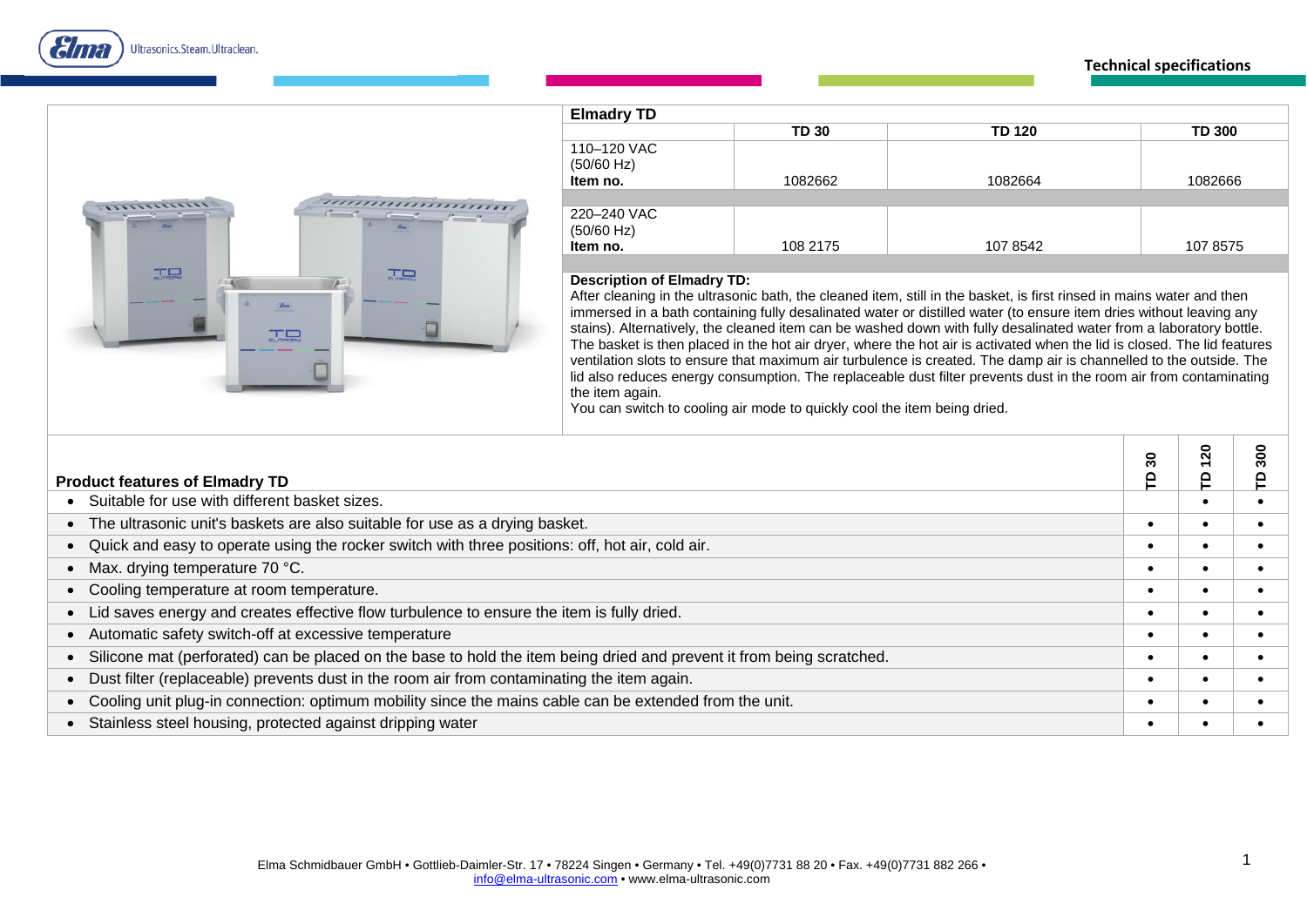

**Technical specifications**

| <b>Technical specifications:</b>                  |                 |                                 |                                                                                 |  |  |  |
|---------------------------------------------------|-----------------|---------------------------------|---------------------------------------------------------------------------------|--|--|--|
| <b>Elmadry TD</b>                                 | <b>TD 30</b>    | <b>TD 120</b>                   | <b>TD 300</b>                                                                   |  |  |  |
| Mechanical data                                   |                 |                                 |                                                                                 |  |  |  |
| Tank internal dimensions W/D/H<br>(approx. in mm) | 240 x 140 x 100 | 300 x 240 x 197                 | 504 x 300 x 175                                                                 |  |  |  |
| Unit external dimensions W/D/H (mm)               | 264/176/219     | 342/285/322                     |                                                                                 |  |  |  |
| Weight (kg)                                       | 3.6             | 6.1                             | 10.2                                                                            |  |  |  |
| Maximum load (kg)                                 | $\mathbf{1}$    | $\overline{7}$                  | 12                                                                              |  |  |  |
| Mesh width in wire mesh (mm)                      | $\overline{2}$  |                                 |                                                                                 |  |  |  |
| Wire diameter in wire mesh (mm)                   |                 | 0.63                            |                                                                                 |  |  |  |
| <b>Electrical data</b>                            |                 |                                 |                                                                                 |  |  |  |
| Mains voltage (VAC) (50/60 Hz)                    |                 | 110-120 or 220-240              |                                                                                 |  |  |  |
| Heating power at 115 and 230 V (W)                | 460             | 530                             | 1060                                                                            |  |  |  |
| Power at 115 and 230 V (W)                        | 480             | 550                             | 1100                                                                            |  |  |  |
| Max. temperature (°C)                             | 70              |                                 |                                                                                 |  |  |  |
| Heating time (min.)                               |                 | $\sim 15$                       |                                                                                 |  |  |  |
| Air output max. $(m^3/h)$                         | 160             | 160                             | 320                                                                             |  |  |  |
| Material                                          |                 |                                 |                                                                                 |  |  |  |
| Tray                                              | Chrome steel    |                                 |                                                                                 |  |  |  |
| Enclosure                                         | Chrome steel    |                                 |                                                                                 |  |  |  |
| Accessories                                       |                 |                                 |                                                                                 |  |  |  |
| Suitable basket sizes:                            | 1x 30           | $2 \times 30/40$<br>1 x 100/120 | $3 \times 60$<br>$1 \times 60 + 1 \times 100/120$<br>2 x 100/120<br>1 x 150/300 |  |  |  |